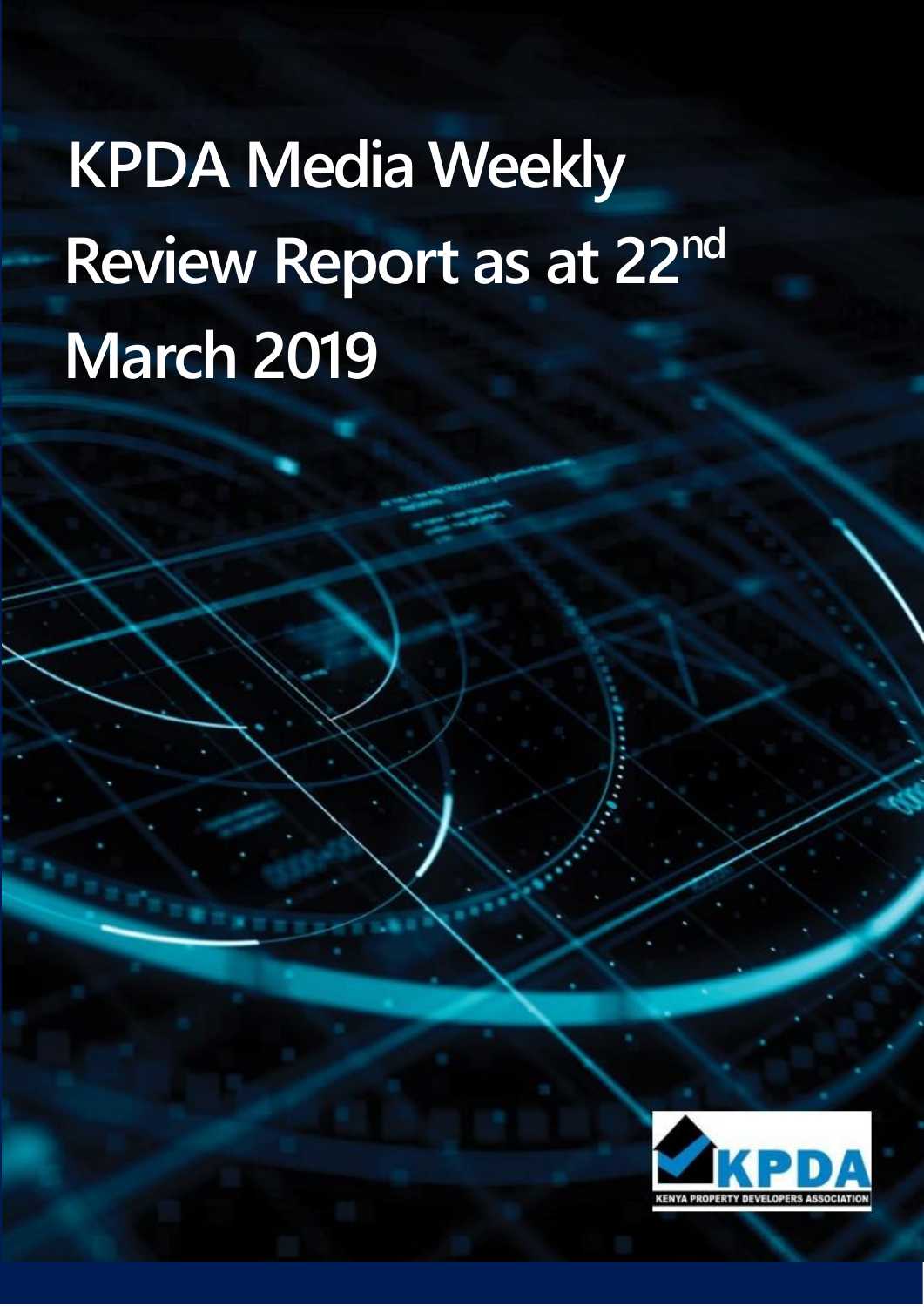# **CEO DE-BRIEF**



#### **KPDA MEMBERSHIP UPDATE**

Please join us in welcoming **Shabaha Solutions Ltd** who became **Associate Members on 22nd March 2019** [www.shabaharesidence.com.](http://www.shabaharesidence.com./)



The KPDA Family now has **142 Members!**

For more information on how to join KPDA please contact **0725 286 689** or email **membership@kpda.or.ke**

# **UPPER HILL CORPORATE FUN DAY, 27TH APRIL 2019 AT THE PUBLIC SERVICE CLUB**

The Upper Hill District Association in partnership with the Public Service Club invite you to the Upper Hill Corporate Fun Day on Saturday, 27<sup>th</sup> April 2019 at 10.00am at the Public Service Club. The registration fee is Kshs. 35, 000 for UHDA & PSC members and Kshs. 40,000 for non-members.

To view the concept note [Click Here.](../Desktop/WANGUI/Media%20Weekly%20Matters/media%20weekly%2022nd%20march/UPPER%20HILL%20FUN%20DAY.pdf)

To view the registration form [Click Here.](../Desktop/WANGUI/Media%20Weekly%20Matters/media%20weekly%2022nd%20march/UHCFD%20Registration%20form.docx)

# **22nd March 2019**

#### **Daily Nation|Eric Matara| Friday 22nd March 2019**

#### **EACC RECOVERS GRABBED LAND IN NAKURU AND BOMET COUNTIES**

The Ethics and Anti-Corruption Commission (EACC) has recovered land valued at Sh780million belonging to various public institutions which had been grabbed in Nakuru and Bomet counties. Read More.

#### **Business Daily|Brian Ngugi| Friday 22ndMarch 2019**

#### **CHINESE GROUP TO BUILD SH200BN ATHI RIVER CITY CITY PLANS**

A Chinese real estate group has announced plans to build a mega city in Nairobi's Athi River area at an estimated cost of Sh200 billion, deepening the Asian nation's inroads into Kenya's construction sector. Read [More.](https://www.businessdailyafrica.com/news/Chinese-group-to-build-Sh200bn-Athi-River-city-city-plans/539546-5036836-vnae2mz/index.html)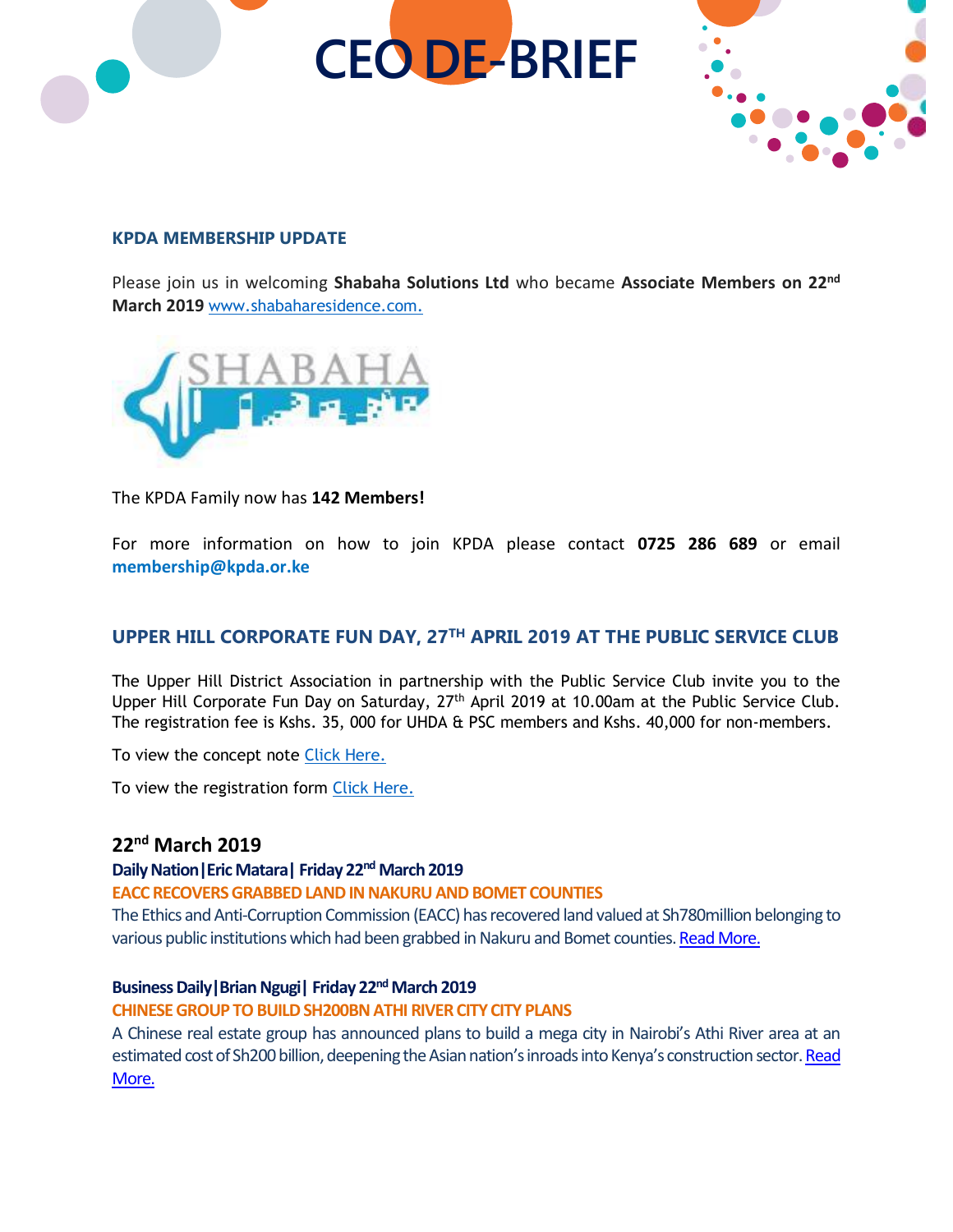# **21st March 2019**

# **Daily Nation| Rushdie Oudia| Thursday 21stMarch 2019**

#### **JUDICIARY TO REPOSSESS KISUMU LAND LOST IN SHADY DEALS**

A court on Thursday ordered the Ethics and Anti-Corruption Commission (EACC) to recover land belonging to Kisumu Law Courts that was illegally acquired by former chief magistrate Charles Oloo Kanyangi who later sold it. [Read More.](https://www.nation.co.ke/counties/kisumu/Judiciary-to-repossess-Kisumu-land-/1954182-5036004-vynk74z/index.html)

# **Business Daily | Eric Matara| Thursday 21st March 2019**

#### **DAM BUILDER CMC DI RAVENNA YET TO SURRENDER ASSETS**

Italian contractor CMC di Ravenna has not surrendered any of the 98 vehicles and construction machinery for safe custody to a Nakuru yard as ordered by the High Court in Nairobi. [Read More.](https://www.businessdailyafrica.com/news/counties/Italian-firm-in-dam-row-yet-to-surrender-assets/4003142-5035710-wiwt9l/index.html)

# **Business Daily | James Kariuki| Thursday 21stMarch 2019**

# **USING ART TO CREATE HOTELS' INTERIOR DECOR**

Kul Bhakoo is known as the graphics and printing businessman who founded Kul Graphics over four decades ago. [Read More.](https://www.businessdailyafrica.com/lifestyle/design/Using-art-create-hotels-interior-decor/4258320-5035954-94aap0/index.html)

# **Business Daily | Doreen Wainainah| Thursday 21stMarch 2019**

# **RADISSON NAIROBI NAMES NEW GENERAL MANAGER**

Radisson Hotel Group has hired a former Marriott executive as the new head for its Upperhill Hotel. Read [More.](https://www.businessdailyafrica.com/corporate/companies/Radisson-Nairobi-names-new-general-manager/4003102-5036378-ch8pjoz/index.html)

# **Business Daily | BonfaceOtieno| Thursday 21st March 2019**

# **HF GROUP EARNS SH2BN FROM NEW HOMES**

Listed real estate developer-cum-lender HF Group has sold 95 percent out of its 248 Kiambu-based modern apartments featuring two- and three-bedroom units for about Sh2.2 billion. [Read More.](https://www.businessdailyafrica.com/markets/marketnews/HF-Group-earns-Sh2bn-from-new-homes/3815534-5036334-w51xfc/index.html)

# **Business Daily | Fredrick Njehu| Thursday 21st March 2019**

# **LETTERS: GEOTHERMAL DEAL A BOOST TO RENEWABLE ENERGY**

The Government of Kenya recently announced that the Kenya Electricity Generating Company (KenGen) had secured a contract to provide Ethiopia with geothermal drilling services. The arrangement has already been signed by the two countries and will be executed in two phases. [Read More.](https://www.businessdailyafrica.com/analysis/letters/Geothermal-boost-renewable-energy/4307714-5036274-11e506s/index.html)

# **Business Daily | Mwangi Muiruri| Thursday 21stMarch 2019**

# **GRABBERS GO FOR UNCLAIMED LAND IN EMBAKASI**

A new wave of land grabbing has erupted in the controversial Embakasi Ranching Company even as the government announced that it would be issuing title deeds to shareholders soon. Read More.

# **The Standard | RawlingsOtieno| Thursday 21stMarch 2019**

# **DEMOLITIONS OF BUILDINGS IN RIPARIAN LAND COULD SINK SH500BILLION**

The economy will lose Sh500 billion if 5,000 buildings sitting on riparian land within Nairobi are demolished, the Nairobi Regeneration team has said. [Read More.](https://www.standardmedia.co.ke/business/article/2001317485/buildings-owners-get-state-reprieve)

# **20th March 2019**

# **Business Daily | James Kariuki| Wednesday 20thMarch 2019**

# **CONSTRUCTION SECTOR GETTING SMARTER ONE APP AT A TIME**

The construction industry is witnessing major digital disruptions with a raft of software applications riding on web and mobile platforms, and offering new solutions for a variety of the sectors' needs. [Read More.](https://www.businessdailyafrica.com/corporate/tech/Construction-getting-smarter-one-app-at-a-time/4258474-5034462-ad6xmpz/index.html)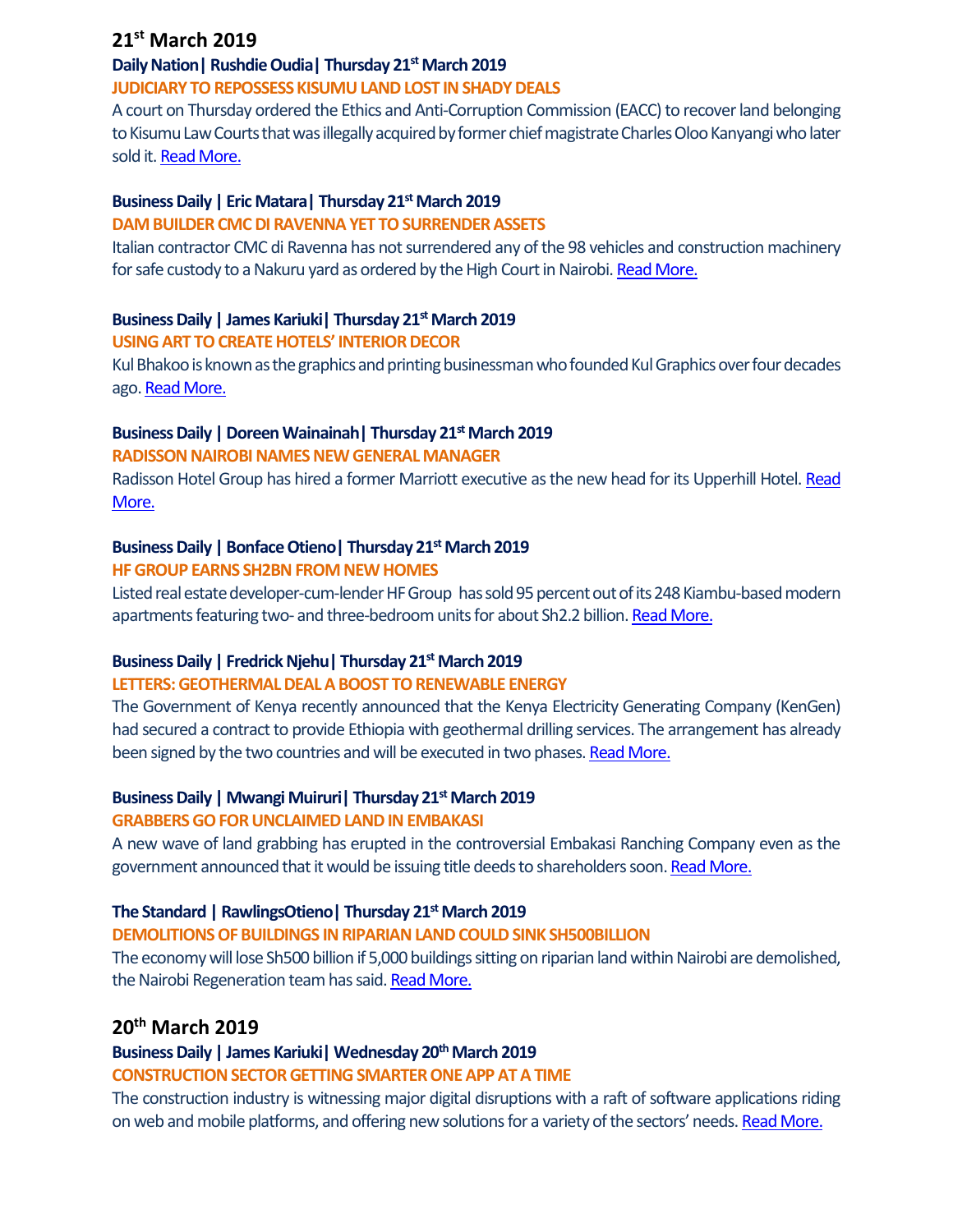# **Business Daily | Philip Muyanga| Wednesday 20th March 2019**

# **SAFARICOM FIGHTS MOMBASA RESIDENTS OVER BASE STATION**

Safaricom has locked horns with Mombasa residents who are in court to stop the telecoms firm from building a transceiver station in Mwembe Tayari. [Read More.](https://www.businessdailyafrica.com/corporate/companies/Safaricom-fights-Mombasa-residents/4003102-5034650-1xv5pm/index.html)

# **19th March 2019**

# **Daily Nation| Alex Njeru| Tuesday 19thMarch 2019**

# **26,000 TITLE DEEDS UNCOLLECTED AT CHUKA LAND OFFICE**

Some 26,000 title deeds remain uncollected at the Chuka land registry in Tharaka-Nithi County. Read More.

# **Business Daily| James Kariuki |Tuesday 19th March 2019**

#### **CYTONN PROTESTS PROJECT APPROVAL DELAYS**

Real estate company Cytonn Investment has blamed lengthy regulatory processes for delaying its projects, forcing it to base completion on approval dates. [Read More.](https://www.businessdailyafrica.com/markets/marketnews/Cytonn-protests-project-approval-delays/3815534-5032738-66fk0f/index.html)

# **18 th March 2019**

# **Daily Nation | Collins Omulo | Monday 18th March 2019**

#### **KENYA POWER DEMOLITIONS RENDER 400 FAMILIES HOMELESS IN NAIROBI**

Over 2, 000 residents of Chokaa Estate in Mihang'o Ward, Nairobi have been rendered homeless and left counting losses after Kenya Power demolished buildings erected on way leaves. [Read more.](https://www.nation.co.ke/news/Houses-near-power-lines-demolished-in-Nairobi/1056-5030678-34l802/index.html)

# **Business Daily |Sam Kiplagat| Monday 18thMarch 2019**

# **HAJI SEEKS TO CANCEL EX-NLC BOSS SWAZURI'S BOND TERMS**

The Director of Public Prosecutions has filed a fresh application seeking the cancellation of bond terms granted to former National Land Commission chairman Muhammad Swazuri. [Read more.](https://www.businessdailyafrica.com/economy/Haji-seeks-to-cancel-Swazuri-bond-terms/3946234-5031262-or1ndm/index.html)

# **Business Daily |Gitonga Muriithi| Monday 18th March 2019**

# **KEEP CONS AT BAY WHEN BUYING HOMES OFF-PLAN**

Many would be home buyers are deterred from attaining their ownership dreams by the large price tag that comes with purchasing a house. To cater to this group of people, real estate developers have devised a new trend: selling off-plan. [Read more.](https://www.businessdailyafrica.com/lifestyle/pfinance/avoid-cons-buying-homes-off-plan/4258410-5031098-14ak863/index.html)

# **Business Daily |Collins Omulo| Monday 18thMarch 2019**

# **CITY HALL CITES STATE AGENCIES IN SH120BN UNPAID LANDRATES**

City Hall has flagged the national government for being one of the biggest defaulters in payment of land rates to the county, accounting for most of the Sh120 billion debt the private and public entities owe the county. [Read more.](https://www.businessdailyafrica.com/economy/City-Hall-cites-State-agencies-in-Sh120bn-unpaid-land-rates/3946234-5031270-pvo47u/index.html)

# **Business Daily |Barnabas Bii| Monday 18thMarch 2019**

# **LAND RATES GO UP FIVE TIMES FOR TEA FIRMS IN NANDI**

Nandi County has increased fivefold land rates for multinational tea companies to Sh500 an acre from July. [Read more.](https://www.businessdailyafrica.com/news/counties/Land-rates-up-five-times-for-Nandi-tea-firms/4003142-5031108-dgt0cs/index.html)

# **17 th March 2019**

# **Business Daily | Mwangi Muiruri| Sunday 17thMarch 2019 LAND MINISTRY EYES 600 EMPLOYEES IN ANTI-GRAFT PURGE**

The Lands ministry is targeting 600 staffers in a corruption purge as it moves to redeem its public image.. [Read more.](https://www.businessdailyafrica.com/analysis/columnists/Land-ministry-staff-need-specialised-training/4259356-5018082-13l2kfaz/index.html)